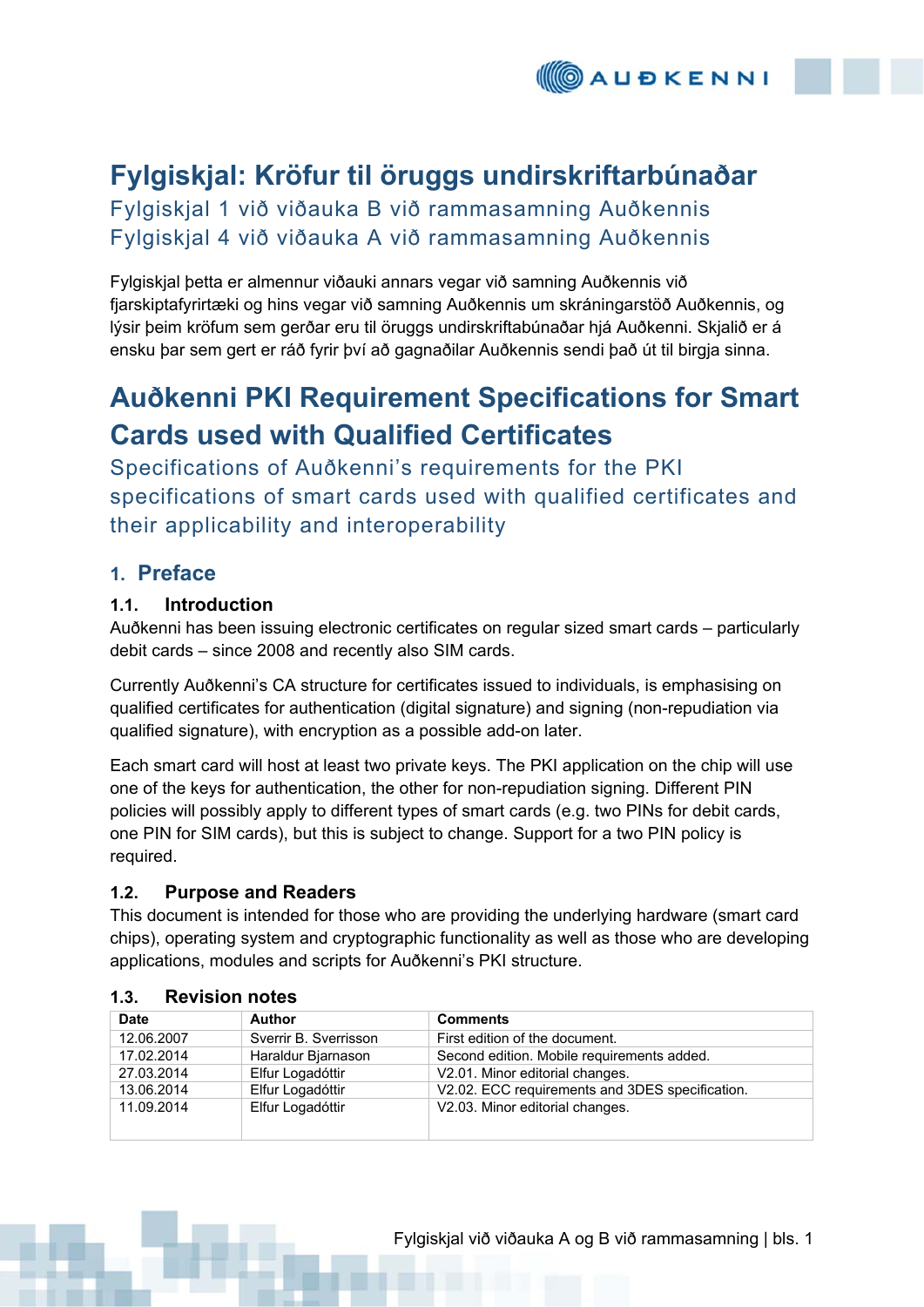

## **1.4. Scope**

This document describes Auðkenni's requirements for the PKI functionality of the smart card chips which will be used for the PKI project in Iceland and all other relevant hardware and software components. The requirements have changed as the project has evolved.

### **1.5. Definitions and abbreviations**

EF Elementary file

FR Functional Requirement

MUST Requirement which must be fulfilled

MAY Requirement which may optionally be fulfilled

APPLICATION The PKI application running on the card chip (e.g. applet or codelet)

CSP Cryptographic Service Provider. Middleware/Driver Software running on workstation which interfaces between the workstation and the PKI application stored on the chip. Also referred to as Middleware or Client.

# **2. General requirements**

### **2.1. The product**

**FR 2.1.1.** The product MUST fulfil the requirements of the relevant Common Criteria Protection Profile of Secure Signature Creation Device (SSCD). Preferably the product has a certification to that effect, however variations of certification can be considered (such as composite certification of different components).

**FR 2.1.2.** If the product does not have an SSCD certification, it MUST come with a clear statement of the manufacturer that it does fulfil the SSCD requirements that are laid down in Directive 1999/93/EC, Annex III.

**FR 2.1.3.** The product MUST include a cryptographic module capable of cryptography functionality.

#### **2.2. Algorithm**

**FR 2.2.1.** The application MUST support on-board generation of at least 2048-bit RSA keys and at least 224-bit ECC keys.

**FR 2.2.2.** The application MUST support signing and decryption using at least 2048-bit RSA keys and at least 224-bit ECC keys.

**FR 2.2.3.** The application MAY support reading out the public parts of at least 2048-bit RSA keys and at least 224-bit ECC keys. By public parts is meant the modulus and the public exponent.

**FR 2.2.4.** The private keys on the chip MUST be unreadable and protected in a secure storage.

**FR 2.2.5.** The chip MUST support hosting up to 10 key pairs.

#### **2.3. Certificates**

**FR 2.3.1.** The chip MUST support hosting up to 5 certificates.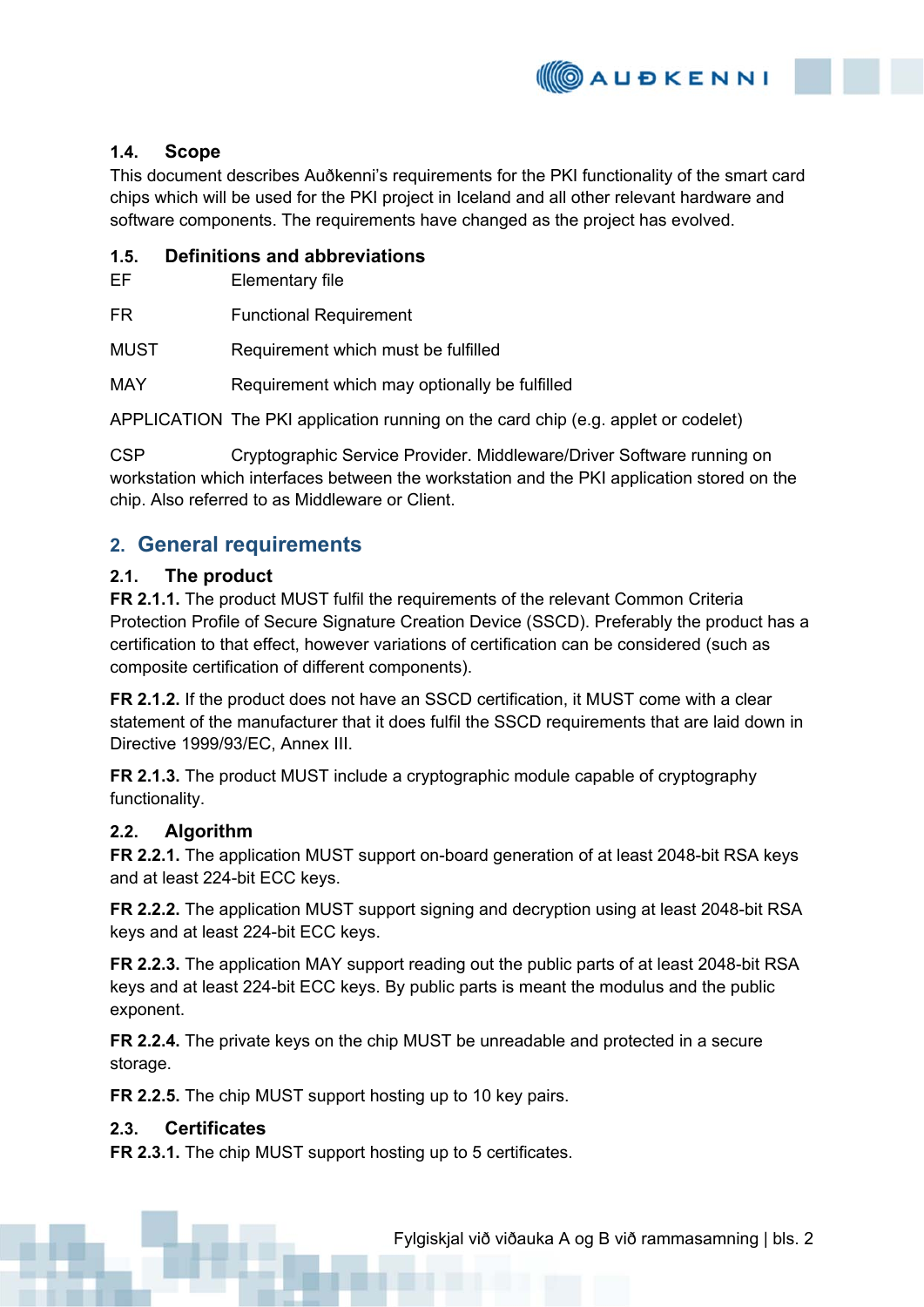

# **2.4. User PIN**

**FR 2.4.1.** PIN RETRY counter MUST be configurable and support at least 5 retries.

**FR 2.4.2.** A successful PIN operation MUST reset the PIN retry counter to 0.

PIN policies are further defined in related product policies (chapter 3 and onward).

## **2.5. Access conditions on private keys**

**FR 2.5.1.** It MUST be possible to protect private key operations, such as signing and decryption, of using different private keys with different user PINs. In other words, it must be possible to set the access condition for a private key operation with an arbitrary key to be the verification of an arbitrary user PIN.

**FR 2.5.2.** The access conditions MUST be on a per key basis (and optionally in combination with a per operation basis), not on a per operation basis only. In other words, the access condition shall be connected to a specific key and one or more operations which that key can perform, NOT just a key operation in general without any correlation to a key. This is how access conditions in 'CREATE EF' normally works, the access conditions are attached to the EF.

# **2.6. Access Conditions in General**

**FR 2.6.1.** The application MAY support verification of an arbitrary PIN as access condition on file/object operations (the operation in question is only allowed if the PIN specified in the access condition is verified).

**FR 2.6.2.** The application MAY support the access condition 'NEVER' on file/object operations (the operation in question is never allowed; no matter what PIN is verified).

**FR 2.6.3.** If FR2.6.1 or FR2.6.2 are implemented, the access conditions MUST be on a per file/object basis (and optionally in combination with a per operation basis), not on a per operation basis only. In other words, the access condition shall be connected to a specific file/object and one or more operations which that can be perform on/with that object, NOT just an operation in general without any correlation to a specific object. This requirement is a generalization of FR2.6.2.

**FR 2.6.4.** All cryptographic functions e.g. authentication and non-repudiation signature are to be performed on the chip.

# **2.7. Standards Compliance and Interoperability Issues**

**FR 2.7.1.** The public key infrastructure for the Icelandic market is to comply with all relevant standards in order to ensure a completely open and interoperable PKI environment. The Project's requirements emphasize the use of industry standards, especially CEN, ETSI and ISO.

**FR 2.7.2.** Auðkenni also expects card vendor to provide a functional CSP and relevant documentation to allow an in-house implementation of a CSP which can deliver low-level cryptographic commands to the card for personalization, including on-board-key-generation, sending certificate request (e.g. via Web CA Interfaced) and certificate injection.

# **3. Mobile certificates (SIM cards)**

Additional requirements for Mobile certificates (SIM cards).